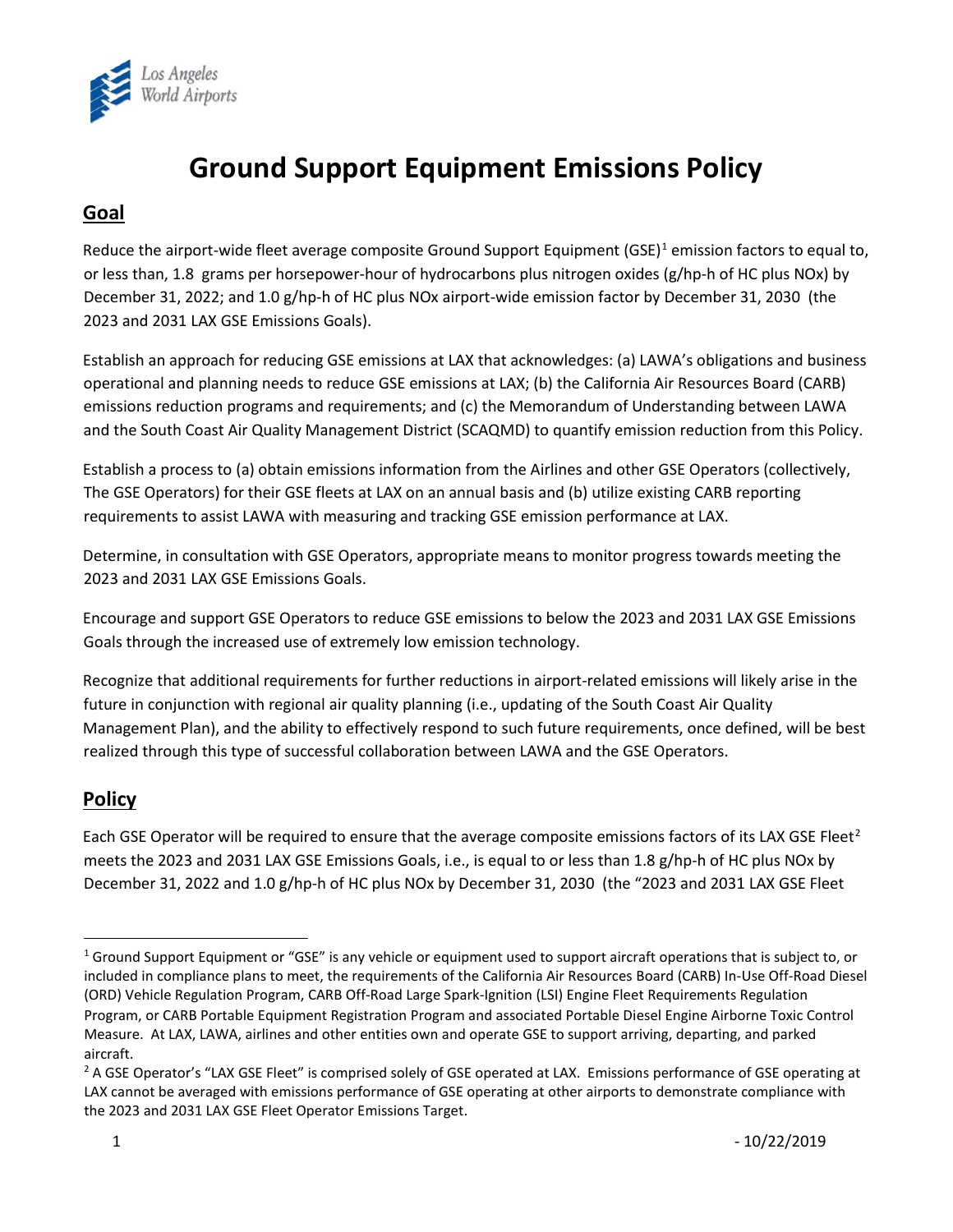

Operator Emissions Targets"). Upon achieving the 2023 and 2031 LAX GSE Fleet Operator Emissions Targets, each GSE Operator shall be required to ensure its fleet average does not thereafter exceed the targets.

## **Reporting**

To monitor and support ongoing progress towards meeting the 2023 and 2031 LAX GSE Fleet Operator Emissions Targets, each GSE Operator will provide to LAWA the following reports.

#### **Annual Reports**

Each GSE Operator will be required to provide to LAWA an annual accounting of the composite NOx + HC emissions factors from its LAX GSE Fleet. Each GSE Operator will also provide fleet inventory data for its LAX GSE Fleet that is consistent with data provided to CARB and in a form or forms as requested by LAWA. The basic nature and overall format of the data submittal will be, to the extent practical, similar to and/or compatible with the recordkeeping and reporting requirements for compliance with CARB statewide regulations.

#### **Interim Reports**

No later than March 31, 2021 and 2028, each GSE Operator will provide LAWA with an interim assessment report providing the average composite emissions factor of its LAX GSE Fleet as of March 1, 2021 and March 1, 2028, respectively.

#### **Action Plans**

LAX GSE Operators that do not meet interim targets (below) are required to provide compliance plans to LAWA identifying how they plan to meet the 2023 and 2031 LAX GSE Fleet Operator Emissions Targets.

- If the average composite emissions factor of a GSE Operator's LAX GSE Fleet exceeds 2.65 g/hp-hr of HC plus NOx as of March 1, 2021, that GSE Operator shall provide to LAWA, by July 1, 2021, an action plan for reducing the average composite emissions factor of its LAX GSE Fleet to be equal to or less than 1.8 g/hp-h of HC plus NOx by December 31, 2022.
- If the average composite emissions factor of a GSE Operator's LAX GSE Fleet exceeds 1.5 g/hp-hr as of March 1, 2028, that GSE Operator shall provide to LAWA, by July 1, 2028, an action plan for reducing the average composite emissions factor of its LAX GSE Fleet to be equal to or less than 1.0 g/hp-h of HC plus NOx by December 31, 2030.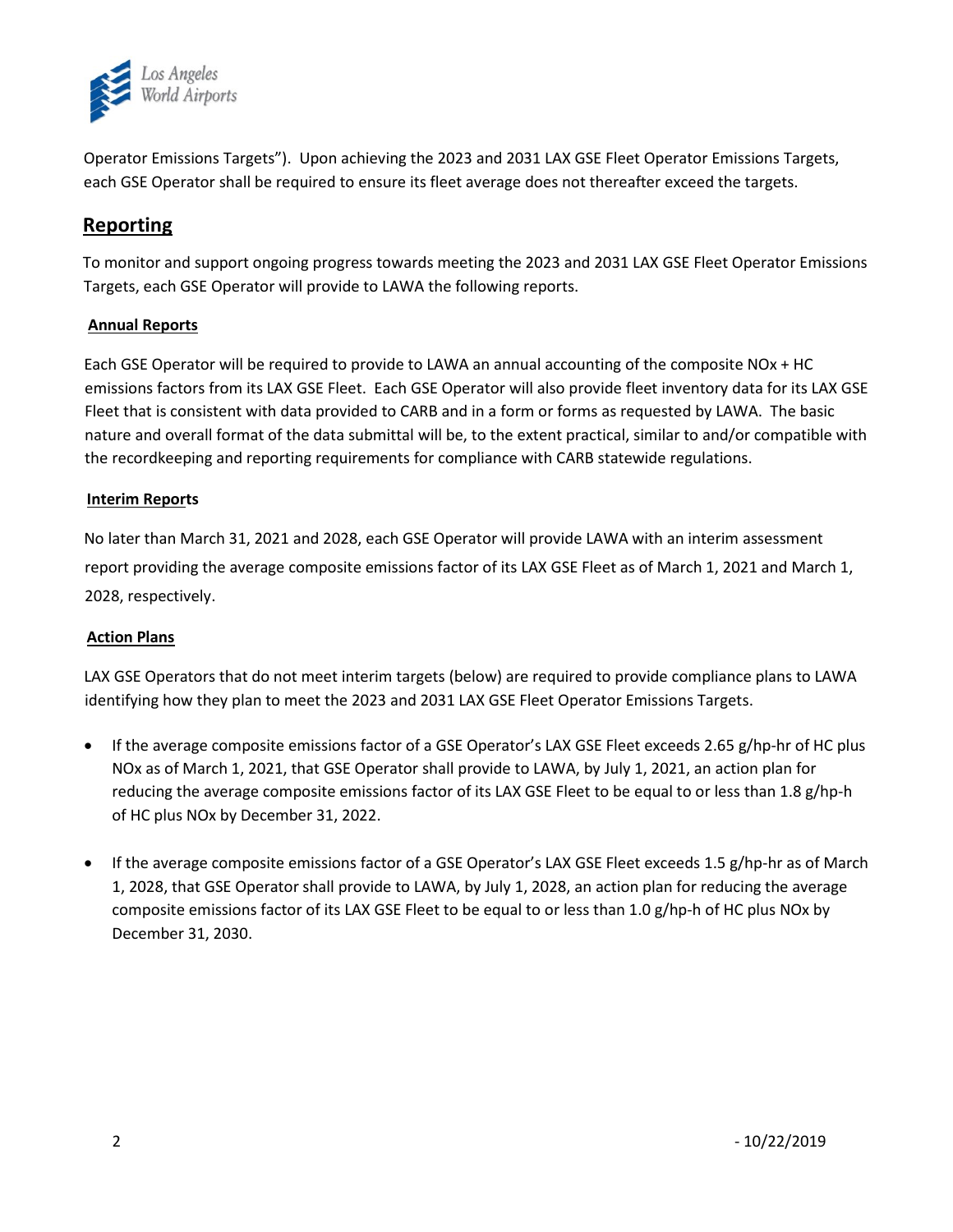

## **Approach**

LAWA, in consultation with The GSE Operators, shall develop an agreed upon reporting approach and related rules and regulations to carry out this policy.

The GSE Operators are to maintain In-Use Off-Road Diesel (ORD), Large Spark-Ignition (LSI), and Portable Engine Airborne Toxic Control Measure (ATCM) data as required by CARB regulations.

- Beginning January 1, 2023, on or before every January  $2^{nd}$  annually, each GSE Operator will be required to submit documentation to LAWA demonstrating that its LAX GSE Fleet is in compliance with the 1.8 g/hp-h of HC plus NOx emission target.
- **•** Beginning January 1, 2031, on or before every January  $22^{nd}$  annually, each GSE Operator will be required to submit documentation to LAWA demonstrating that its LAX GSE Fleet is in compliance with the 1.0 g/hp-h of HC plus NOx emission target.

This annual documentation will include:

- A written statement attesting to the accuracy of the information provided, similar to the Responsible Official Affirmation of Reporting (ROAR) form used by CARB;
- A calculation of the average composite emission factor demonstrating that the GSE Operator's LAX GSE Fleet meets the 2023 and 2031 LAX GSE Fleet Operator Emissions Targets (i.e., that the average composite emissions factor of its LAX GSE Fleet is equal to or less than 1.8 g/hp-h of HC plus NOx by December 31, 2022; and 1.0 g/hp-h of HC plus NOx by December 31, 2030;
- Ann inventory of the GSE Operator's LAX GSE fleet.

"Low-Use" GSE may be excluded from GSE fleet average emission calculation. The criteria defining Low-Use GSE shall be based on the applicable program (i.e. ORD, LSI, ATCM).

The CARB ORD compliance requirements set forth specific emissions targets and allow, in the event that an annual emissions target is not achieved by a fleet owner, alternative compliance strategies such as application of Best Available Control Technology (BACT) and vehicle "turnover" (i.e., vehicle retirement, conversion to "low use", repowering, or rebuilding engines to comply with more stringent emission limits). LAWA will adopt CARB alternative compliance strategies when evaluating a GSE Operator's status and efforts towards achieving the 2023 or 2031 LAX GSE Fleet Operator Emissions Targets.

If a GSE Operator's LAX GSE Fleet does not meet the 2023 or 2031 LAX GSE Fleet Operator Emissions Targets, and the failure continues for more than 60 days after the GSE Operator receives notice of the failure from LAWA, the GSE Operator shall be deemed in breach of this Ground Support Emissions Equipment Policy. In such event, LAWA may take any and all measures and remedies available to it through its leases, licenses, permits, rules and regulations including, but not limited to, seeking damages in a reasonable documented amount necessary to offset the GSE operator's failure to reduce emissions, and injunctive relief requiring the non-compliant GSE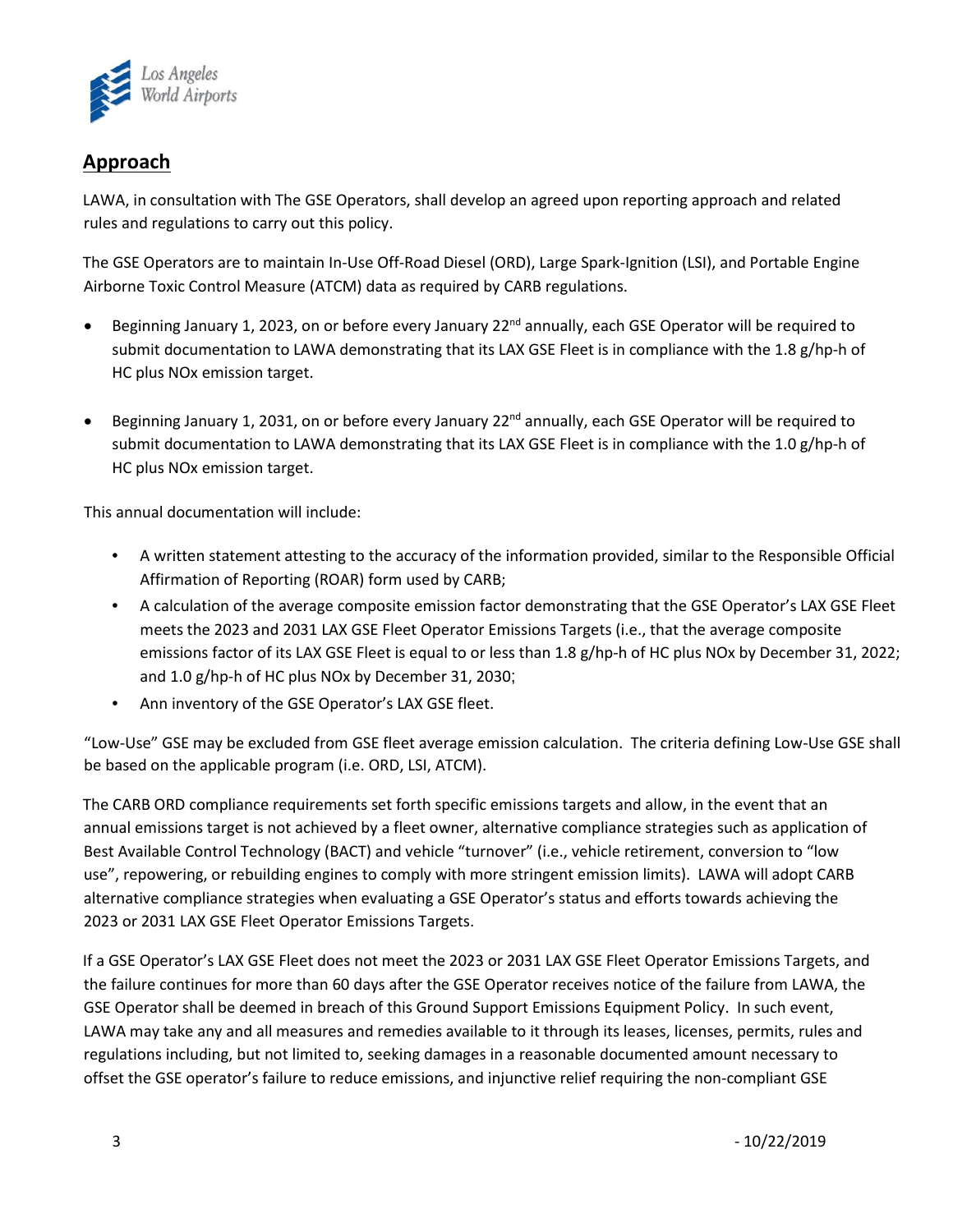

operator to comply with the Policy. Use of any one potential measure or remedy will not preclude use of any other.

## **Infrastructure and Equipment**

To encourage and support the conversion to and/or use of alternative fuel low emissions GSE technology at LAX, LAWA, in consultation with GSE Operators, will analyze the extent to which additional infrastructure to support the use of alternative fuel low-emission GSE technology is needed. Such alternative fuel low emissions technology could include, but is not limited to, electric power utilizing rechargeable batteries, electric power utilizing hydrogen fuel cells, LNG/CNG, and biodiesel. Where appropriate and in consultation with GSE Operators, LAWA may make available such additional infrastructure.<sup>[3](#page-3-0)</sup>

In the event that LAWA installs electrical infrastructure and/or battery charging stations or acquires electrical infrastructure and/or battery charging stations installed by a GSE Operator the following guidelines will apply:

- Infrastructure and battery charging station capital investment cost incurred by LAWA will be recovered through the airline rates and fees set by the Board of Airport Commissioner's (BOAC).
- In the event improvement to electrical infrastructure and battery charging stations to support electric GSE is made by others, such as Airlines, Airline consortium(s), and such infrastructure and/or battery charging stations are subsequently acquired by LAWA, the acquisition costs will be recovered through airline rates and fees set by BOAC.
- LAWA will be responsible for maintenance of electrical infrastructure.
- GSE operators using the battery charging stations will be responsible for the associated utility consumption costs and such costs will be recovered through the airline rates and fees set by BOAC.
- LAWA will license operation, maintenance, and use of additional battery charging stations to Airlines, Airlines consortium(s), and other GSE Operators.
- Maintenance of battery charging stations will be the responsibility of the licensee.
- GSE Operators and Airline consortium(s) licensed to operate and maintain battery charging stations will establish guidelines, subject to LAWA approval, for operating and maintaining battery charging stations in compliance with all manufacturers' warranty, operational and preventive maintenance requirements. All

<span id="page-3-0"></span><sup>&</sup>lt;sup>3</sup> LAWA acknowledges that some of The GSE Operators have already installed electricity infrastructure and charging stations on their own and that some GSE Operators may desire to use their own electricity infrastructure and charging stations. This Policy is not intended to mandate GSE Operators to use LAWA provided electricity infrastructure and charging stations or the use of particular technologies, or to require LAWA to provide such facilities.